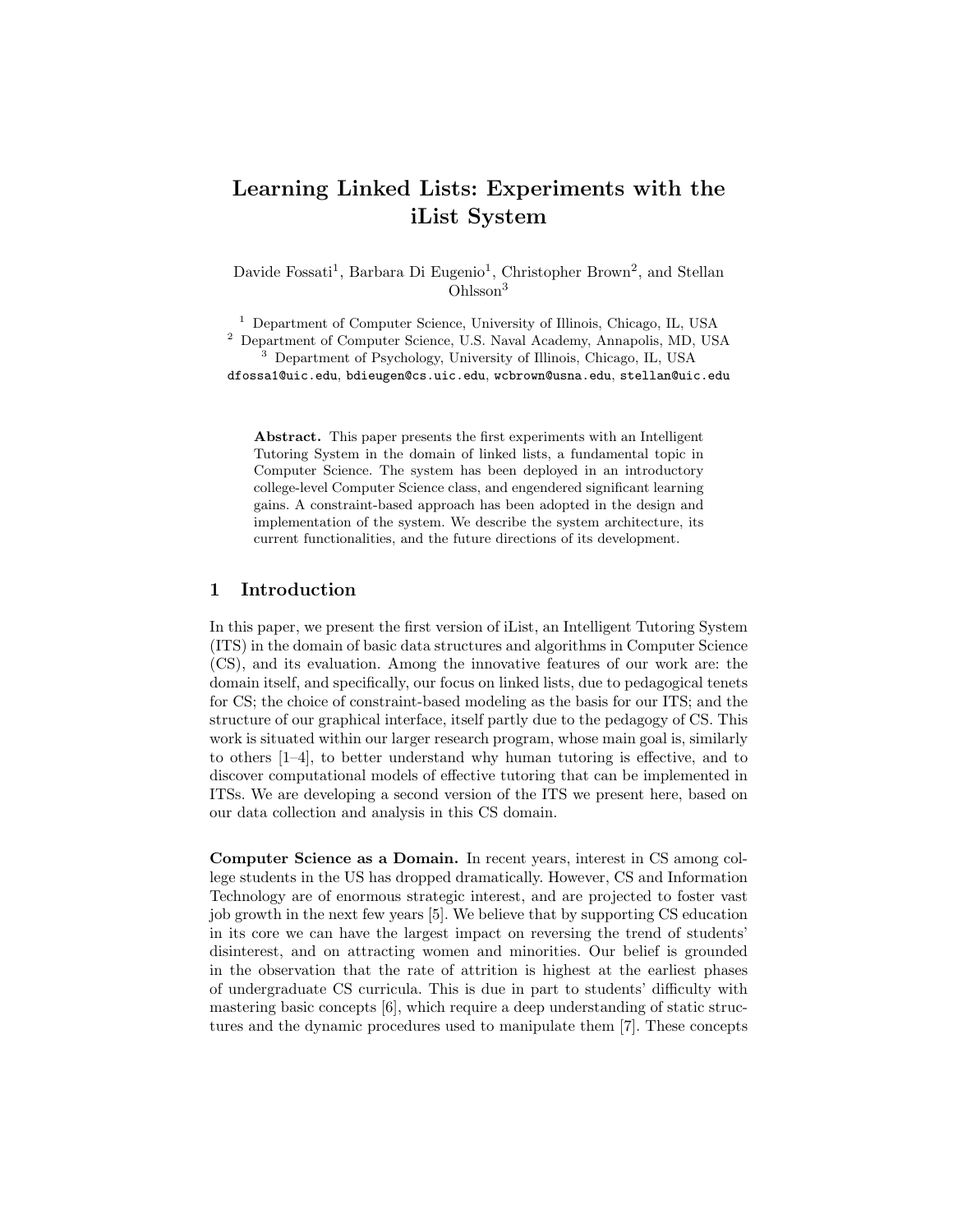require a high level of abstraction, and the ability to move seamlessly among multiple representations, such as text, pictures, pseudo-code, and real code in a specific programming language. Thus, we believe that the availability of an ITS for basic CS would be of great benefit to both teachers and students. Such an ITS does not exist yet. This is surprising, since CS education is an area of active research, and ITSs are obviously software systems. Although ITSs on CS topics do exist, to our knowledge, only two of them tutor on the foundations. ADIS [8] tutors on basic data structures, but its emphasis is on visualization, and it appears to have been more of a proof of concept than a working system. ProPL [9] helps novices design their programs, by stressing problem solving and design skills. The other ITSs for CS focus on a diverse range of topics, from basic literacy as in AutoTutor [10], to teaching programming languages such as Lisp  $[11]$ ,  $C++$   $[12]$ , and Java  $[13]$ , to topics such as search algorithms used in Artificial Intelligence [14]. Of particular interest to us is the database suite of tutors composed by SQL-Tutor, NORMIT, KERMIT, and EER-Tutor [15]. These ITSs are built via constraint-based modeling, the same paradigm we chose for the development of our system.

Constraint-Based Modeling. Our system is based on a design paradigm known as constraint-based modeling. Originally developed from a cognitive theory of how people might learn from performance errors [16, 17], constraint-based modeling has grown into a methodology used to build full-fledged ITSs, and an alternative to the model tracing approach adopted by many ITSs. In a constraintbased system, domain knowledge is modeled with a set of constraints, logic units composed of a relevance condition and a satisfaction condition. A constraint is irrelevant when the relevance condition is not satisfied; it is satisfied when both relevance and satisfaction conditions are satisfied; it is violated when the relevance condition is satisfied but the satisfaction condition is not.

In the context of tutoring, constraints are matched against student solutions. Satisfied constraints correspond to knowledge that students have acquired, whereas violated constraints correspond to gaps or incorrect knowledge. An important feature is that there is no need for an explicit model of students' mistakes, as opposed to buggy rules in model tracing. Errors are implicitly specified as the possible ways in which constraints can be violated. This property simplifies the difficult and time consuming task of knowledge modeling in an ITS.

There is currently a heated debate on whether constraint-based modeling is more or less appropriate than model tracing for building ITSs [18–20]. The application of the constraint-based paradigm to a new domain can contribute to a better understanding of this issue.

Empirical Grounding. Our goal is not just to develop an ITS for CS, but to endow it with a dialogue interface that can provide more sophisticated feedback, that can help improve students' learning [21, 22]. To accomplish this goal, we are conducting an extensive tutoring dialogue collection in the data structures domain. We already collected 54 tutoring sessions, transcribed the video-recordings,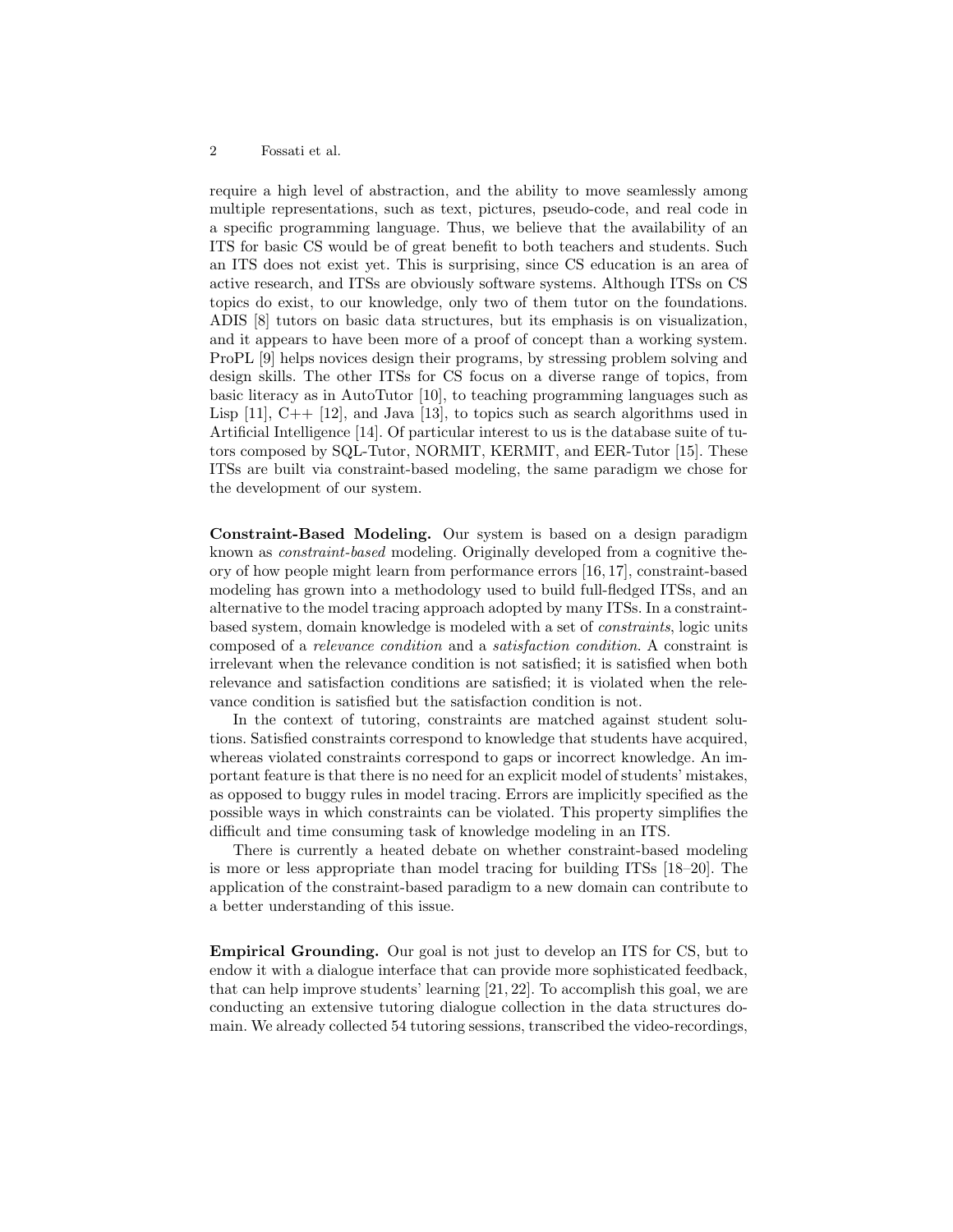and started annotating them. More details on our data collection and preliminary analysis can be found in [23, 24]. The findings of future data analysis will guide further development of our system. The ITS we describe in this paper is in fact a baseline to which we will compare the more sophisticated and empirically grounded versions that will follow. We now describe the specific sub-domain of our research, the basic ITS we have developed so far, and its first evaluation.

### 2 Linked Lists

A linked list is a data structure used to store information sequentially. It is composed of a set of nodes. Each node contains two pieces of information: a value, representing the data we are interested in storing, and a link to the following node of the list. Links between nodes are realized using pointers, that are explicit references to the memory locations where the nodes are stored. A graphical representation of a linked list can be seen in Figure 1.

Among numerous different data structures, linked lists play a very important role in the pedagogy of basic Computer Science, making them a particularly good topic for our research. Linked lists are usually presented early in Computer Science curricula; as such, more students see this topic. According to our experience on teaching data structures in classroom, students struggle with linked lists more than with other —sometimes more complex— data structures, such as stacks and binary search trees. The fundamental concepts of linked structures, pointer manipulations, object allocation, and traversals, which students learn in the context of linked lists, are all necessary for more complicated data structures, such as trees. Linked lists are important because students can learn these concepts in a relatively simple context, and they should not cause additional cognitive overhead when students are trying to understand more complicated structures. Part of what students learn while they struggle with linked lists is to think about an abstract visual model of their data, and to think of steps in a program/algorithm as making changes to that model. Mastering that way of thinking is a huge step for students, and one that they need to make to continue successfully in Computer Science.

In the linked list domain, there are several structural properties that a solution should have in order to be correct. For example, a list should contain the correct values, as specified in the description of each problem; lists should be free of cycles; lists should not terminate with undefined or incorrect pointers; no nodes should be made unreachable from any of the variables, i.e., lost in the heap space; nodes should be correctly deleted when necessary (this applies specifically to non-garbage collected languages, like  $C_{++}$ ). Having these properties in form of constraints allows our system to catch many common mistakes students make.

## 3 The iList System

The iList system works by providing a student with a simulated environment where linked lists can be seen and manipulated. Lists are represented graphi-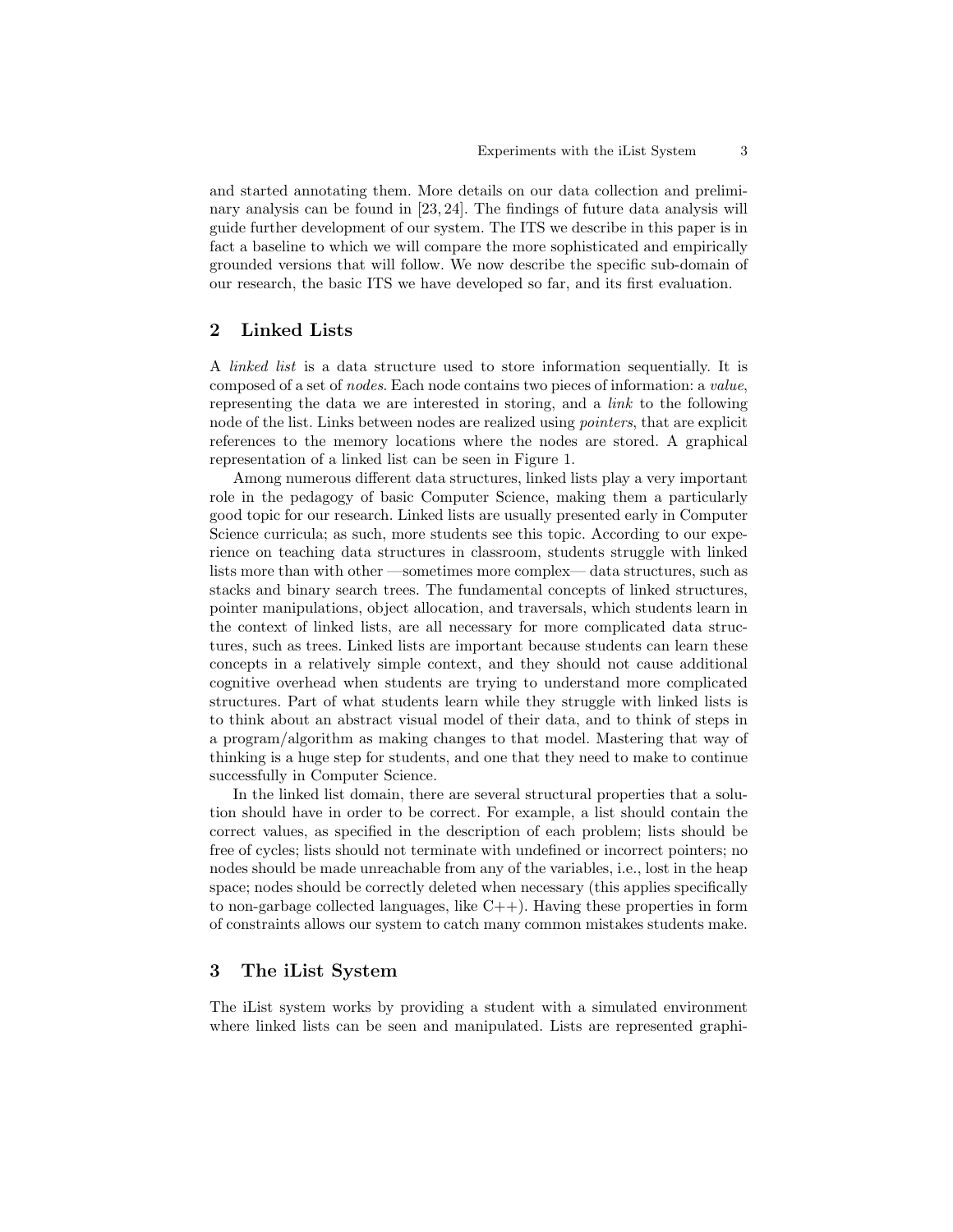cally, and can be manipulated with programming language commands. Students are then asked by the system to solve problems in this environment, such as insert new nodes in a given linked list, remove nodes, or perform other more complicated operations. As a student is working towards a solution, the system can provide feedback to help the student make progress.

A key difficulty about linked lists, as well as with other more sophisticated data structures, is that to really understand and use them effectively, students must think in pictures but act in code. The issue of multiple representations is subject of active research in science education [25–27]. In traditional data structures books, linked lists are illustrated with pictures, and it is sometimes difficult to connect that static representation with the dynamic procedures necessary to manipulate the structure itself. That is in fact what iList addresses. It makes the pictorial representation concrete. In a certain sense, the system reifies that conceptual image and makes it more accessible to the students. The central idea is that iList's interface is not just a box for entering input, but a dynamic visual environment that connects code actions to their effects on machine state.

Problem Types. The iList system supports two types of problems. The first kind of problems can be solved interactively, step-by-step. Students can enter a command into the system, and the system simulates the effect of that command, showing the effect of the action immediately on the simulated scenario. The second type of problems require writing a complete snippet of code, possibly involving structured conditional constructs like loops. Problems of this type usually introduce more than one initial scenario, and ask the student to write code that should work correctly in all the given scenarios. This setting forces the student to abstract away the specific details of a scenario, and think about more general algorithms for solving the problem on a wider range of situations.

The curriculum included in iList is currently composed of 7 problems, 5 of them of the first type, 2 of them of the second type. These problems have been carefully crafted based on some of the authors' experience as computer science educators, and on published CS curricula, such as ACM [7]. The goal is to challenge the students with the most common difficulties in manipulating linked lists. The problems are defined in the system using a human-readable XML format, making it easy to add new problems as needed.

Architecture. The architecture of iList is currently composed of four important modules: problem model, constraint evaluator, feedback manager, and graphical user interface. A student model and a pedagogical module, important components of a complete ITS [28], have not been implemented yet. Thus, the current version of iList is better defined as an interactive learning environment, rather than an ITS.

The problem model includes the representation of the problems presented to the student. A problem is given to the student in the form of a textual description and an initial scenario, which includes a configuration of variables and nodes (state space). The student is asked to progressively modify the state space by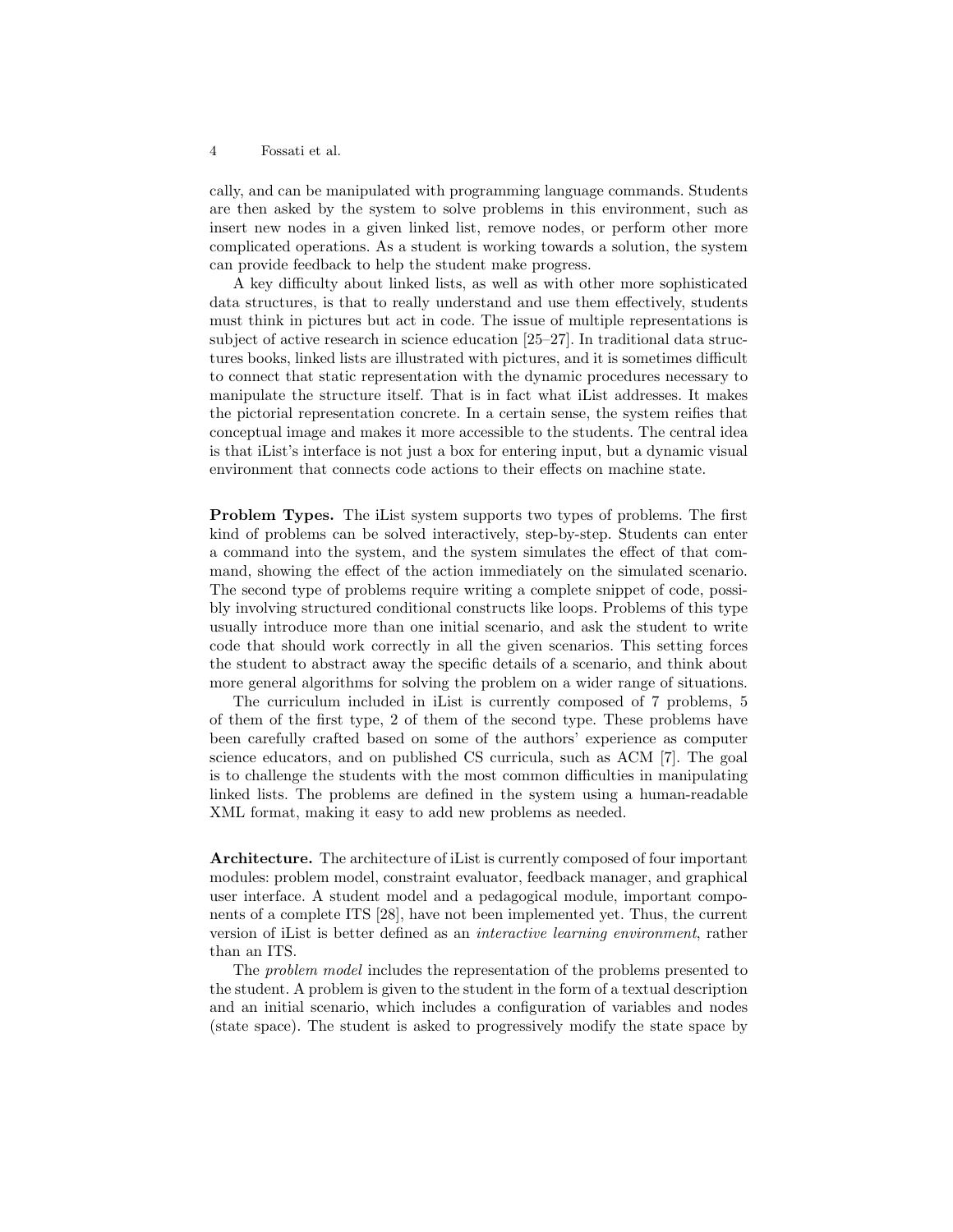interactively providing a sequence of operations, until the desired configuration of the data structure has been reached.

When the student believes he/she is done with the current problem, the current state space is submitted to the *constraint evaluator*, that checks the given solution. According to the constraint-based modeling paradigm, a solution is correct if it does not violate any constraint. Computationally, the evaluation of constraints is fairly simple. Each constraint is implemented as a computational unit with three fundamental functions: a boolean function checking the relevance of the constraint with respect to the solution, a boolean function checking the satisfaction of the constraint, and a feedback function responsible to return relevant information used to generate feedback for the student. A constraint is violated if the logic implication isRelevant  $\Rightarrow$  isSatisfied is false for that particular state space. Constraints have access to two sources of information: the current student solution, and a correct solution provided with the problem definition. The specification of the correct solution needs only to include the minimum information necessary to evaluate a student solution, like the expected values of final lists. This is indeed one of the advantages of the constraint-based approach: the whole path towards a correct solution needs not to be specified in advance. This simplifies problem authoring, and most importantly, it allows alternative correct student solutions to be accepted by the system.

The feedback manager collects information from the individual constraints and builds a message directed to the student. Currently, this module simply relays messages provided by violated constraints, with minimum processing.

The graphical user interface is responsible for the main interaction with the student (Figure 1). The interface allows the student to interactively manipulate a data structure using  $C++$  or Java commands. The command interpreter is quite flexible, allowing the student to focus more on the semantics of statements rather than language-dependent syntax details.

The system has been entirely implemented using the Java programming language. An early version of the system was interfaced to the WETAS system [29] for constraint evaluation. In subsequent versions, the constraint evaluator was re-implemented internally. To the user, the system appears as an applet integrated into a web page.

## 4 System Evaluation

A first version of the system has been deployed in a Computer Science class of a partner institution. 33 students took a pre-test before using the system, and a post-test immediately afterwards. After the post-test, the students also filled in a questionnaire about their subjective impressions on the system. The interaction of the students with the system was logged.

T-test on test scores revealed that students did learn during the interaction with iList (Table 1). We compared students' learning gain, defined as the difference between post-test score and pre-test score, with that of two other comparable groups of students. A group of 54 students interacted with a human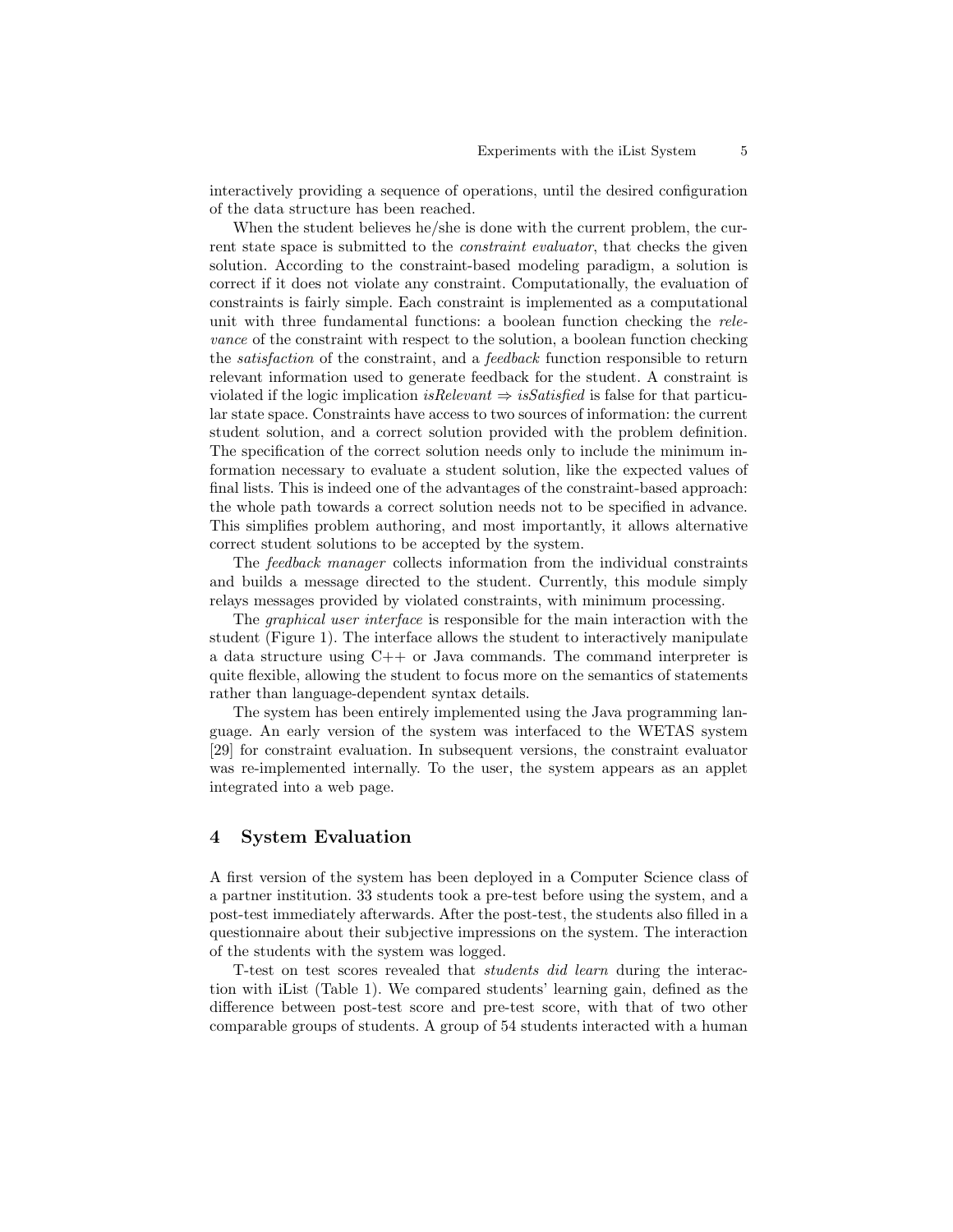

Fig. 1. A screenshot of iList

tutor between the pre and post tests. The other group (control group, 53 students) attended a lecture about a totally unrelated topic between the two tests. The tutored group achieved statistically significant learning, whereas the control group did not (Table 1).

Table 1. Test scores. Range: 0 to 1

| Tutor   |     |         | Pre-test score Post-test score |                                        | Gain |     | T-test             |  |                   |
|---------|-----|---------|--------------------------------|----------------------------------------|------|-----|--------------------|--|-------------------|
|         |     |         |                                | Mean Std dev Mean St dev Mean St dev t |      |     |                    |  |                   |
| None    | .34 | .22     | .35                            | .23                                    | .01  |     | $.15$ $ -0.56 52 $ |  | ns                |
| iList   | .39 | .23     | .48                            | .27                                    | .09  | .17 |                    |  | $ -3.04 32 <.01 $ |
| [Human] | .40 | $.26\,$ | .54                            | .26                                    | .14  | .25 |                    |  | $ -4.24 53 <.01 $ |

The learning gain of the iList group is somewhere in between the one observed in the control condition and the one of the tutored condition. ANOVA revealed overall differences between the three groups  $(F(2, 137) = 5.96, P < 0.05)$ . Post hoc Tukey test indicated no significant difference between the control group and the iList group, nor between the iList group and the tutored group, whereas the difference between control and tutored groups is significant  $(P < 0.01)$ .

The percentage of students who successfully solved each problem decreases with the problem number, as can be seen in Table 2. Problems were of increasing difficulty. Linear regression of individual problem success on learning gain showed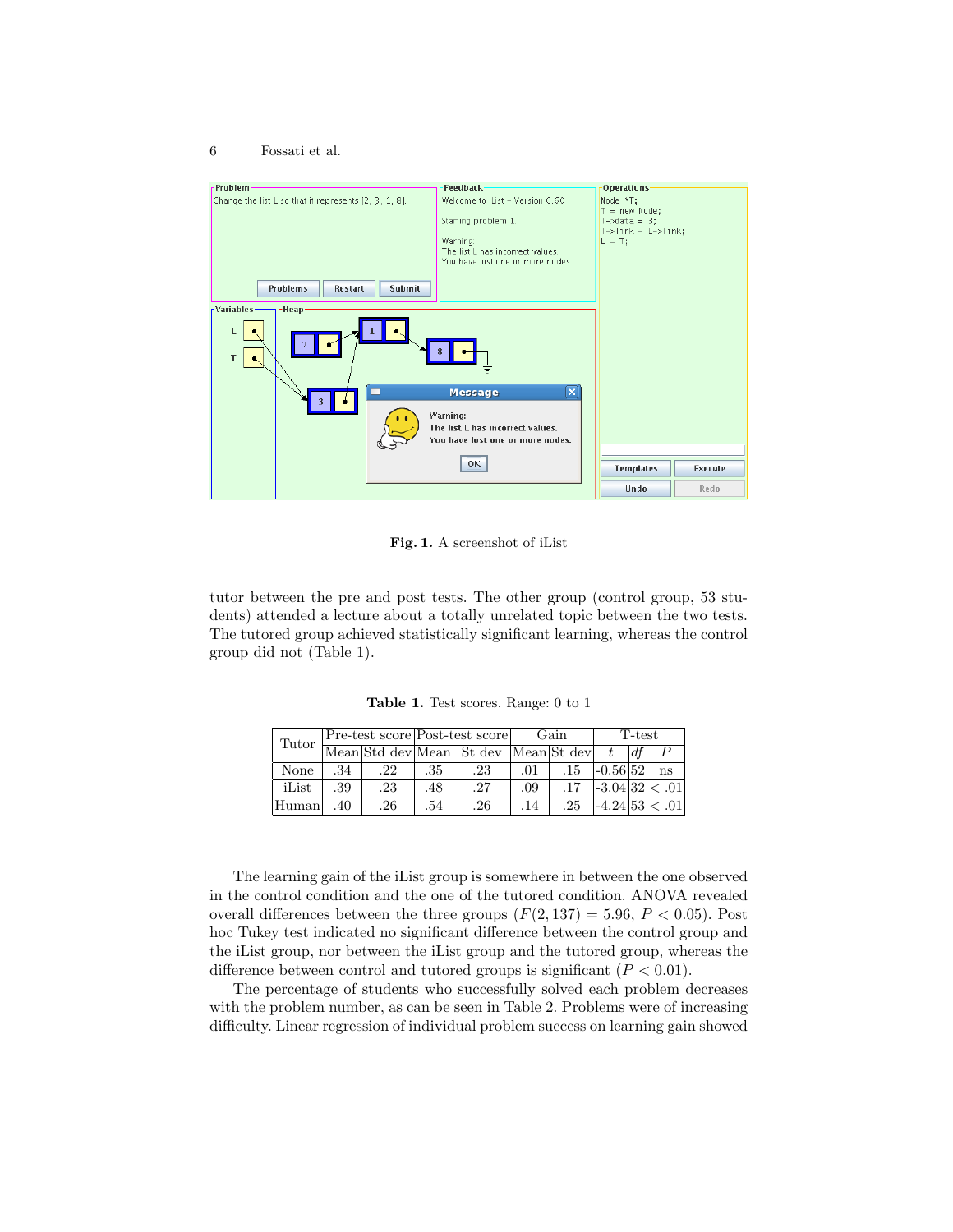a positive correlation between the number of problems successfully solved and learning. Also, we found significant positive correlation between solving the most difficult problems (number 5, 6, and 7) and learning (Table 3).

| Problem                                                                     |  |  |  |  |
|-----------------------------------------------------------------------------|--|--|--|--|
| Attempt rate 100% 100% 94% 91% 77% 74% 80%                                  |  |  |  |  |
| Success rate   $91\%$   $80\%$   $74\%$   $66\%$   $57\%$   $46\%$   $31\%$ |  |  |  |  |

Table 2. Attempt and success rates on individual problems

| Predictor                                 | Dependent variable $R^2$ |                  |                  | df                 | F                               |      |                |
|-------------------------------------------|--------------------------|------------------|------------------|--------------------|---------------------------------|------|----------------|
| Number of problems solved Learning gain   |                          | .17 <sub>l</sub> | .41              | 1, 32   6.31       |                                 | 2.51 | <.05           |
| $\sqrt{\text{Problem 5}}$ solved (yes/no) | Learning gain            | .12 <sub>1</sub> |                  | .35 1, 32          | 4.25                            | 2.06 | <.05           |
| Problem 6 solved $(yes/no)$               | Learning gain            | .16 <sub>1</sub> | .40 <sub>1</sub> | 1.<br>32           | 5.80                            | 2.41 | <.05           |
| Problem 7 solved (yes/no)                 | Learning gain            |                  | .13  .36         | 1, 32              | 4.63                            | 2.15 | <.05           |
| Questionnaire question 1                  | Learning gain            | .221             |                  | .47 1, 31          | 8.33                            | 2.89 | <.01           |
| Questionnaire question 4                  | Learning gain            |                  |                  |                    | $.16$ - $.40$  1, 31  5.83      |      | $ -2.42 <.05 $ |
| Questionnaire question 5                  | Learning gain            | .371             |                  |                    | $.61 \,   1, 31 \,   17.72  $   | 4.21 | <.01           |
| Questionnaire question 6                  | Learning gain            | .12 <sub>1</sub> |                  | .36 1, 31          | 4.32                            | 2.08 | <.05           |
| Questionnaire question 7                  | Learning gain            |                  |                  |                    | $.35[-.59]1, 31[16.09] - 4.01]$ |      | <.01           |
| Learning gain                             | Final class grade        |                  |                  | .12 .36 1, 31 4.35 |                                 | 2.09 | <.05           |

Table 3. Linear regression. Each line represents an independent model

The first part of the questionnaire (Table 4) revealed that students felt that iList helped them learn linked lists to a moderate degree, and working with iList was interesting to them. The students found the feedback provided by the system somewhat repetitive, which is not surprising given the simple templatebased generation mechanism. Also, the feedback was considered not very useful, but at least not too misleading.

Linear regression of questionnaire answers on learning gain revealed some significant correlations between students' feelings about the system and their learning (Table 3). The students who felt that iList helped them the most or found the feedback useful did indeed learn the most (questions 1 and 5). Those who had trouble understanding the feedback or found the feedback repetitive learned less (questions 4 and 7). Strangely, the students who found the feedback misleading learned more (question  $6$ ). A possible explanation may be that those students were more careful and exercised more critical thinking, thus getting more out of their interaction with the system.

Interestingly, students declared that they read the feedback provided by the system, but our evidence points to the opposite conclusion. From the log of the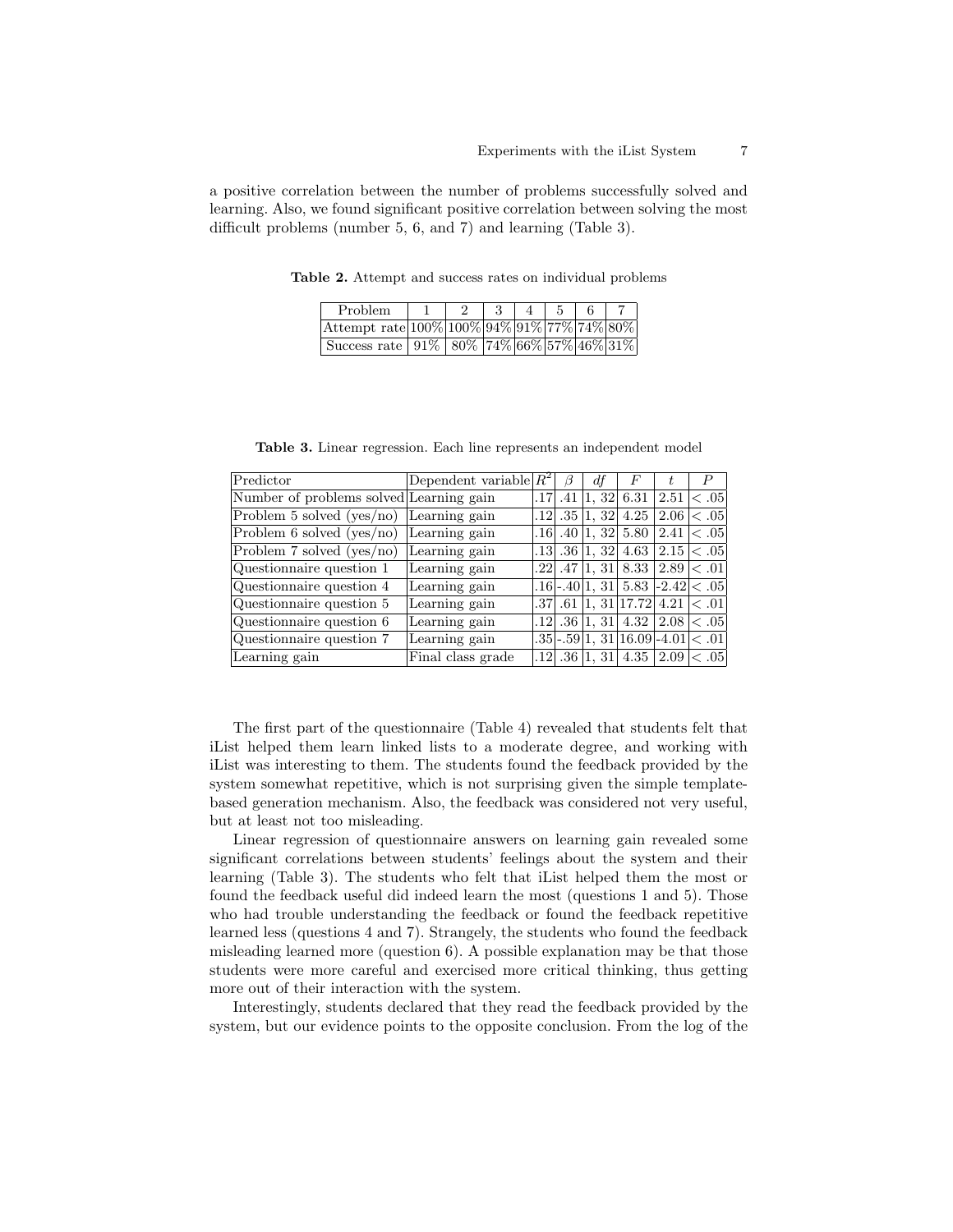| <b>Table 4.</b> Questionnaire: scaled questions |  |
|-------------------------------------------------|--|
|                                                 |  |

| Question (Scaled response: $1=No$ to $5=Yes$ )                 |     | Mean Std dev |
|----------------------------------------------------------------|-----|--------------|
| 1. Do you feel that iList helped you learn about linked lists? | 2.9 | 1.2.         |
| 2. Do you feel that working with iList was interesting?        | 4.0 | 1.3          |
| 3. Did you read the verbal feedback the system provided?       | 4.3 | 1.0          |
| 4. Did you have any difficulty understanding the feedback?     | 3.0 | 1.5          |
| 5. Did you find the feedback useful?                           | 2.3 | 1.2          |
| 6. Did you ever find the feedback misleading?                  | 2.2 | 1.2          |
| 7. Did you find the feedback repetitive?                       | 3.9 | 1.2          |

system, we estimated that students read feedback messages for 3.56 seconds on average (stdev  $= 2.66$  seconds), resulting in a reading rate of 532 words/minute  $(\text{stdev} = 224 \text{ words/minute})$ . According to Carver's taxonomy [30], such speed corresponds to the process of quickly skimming a text. According to the same taxonomy, the activity of reading to learn would require a much lower rate, in the order of 200 words/minute. Possibly, the repetitiveness of feedback messages could have made the students ignore them [31].

The last item in the questionnaire was an open response question, asking the students for any comments on the program. The detailed comments provided by the students and the instructor of the class will be helpful in guiding further improvements of the system.

Finally, linear regression revealed a positive correlation of the learning gain obtained with iList with the students' final grade in the data structure class in which they used iList (Table 3). There is then a chance that the little bit of knowledge that students acquired interacting with iList carried over to their final exam, and hopefully will help them in their future career in Computer Science.

# 5 Future Work

We plan to significantly extend the functionalities of iList. We will design and implement a student model, to keep track of students' history and estimate their state of knowledge exploiting the modeling power of the constraint-based knowledge representation. Pedagogical strategies will be implemented, following the results of our data analysis and those already published in the literature.

One of the research issues we are mostly interested in is the delivery of effective feedback to students. We plan to build a more sophisticated feedback module, grounding its behavior in the outcome of the analysis of our tutorial data, as well as in our past experience with the development of natural language interfaces for ITSs [21, 22]. A preliminary analysis of our human tutorial dataset suggested that positive feedback, i.e., reaction to correct student actions, may play an important role in tutoring [23]. We are planning on investigating the conditions and the modalities in which positive feedback is delivered by human tutors, and build a computational model of positive feedback that will be imple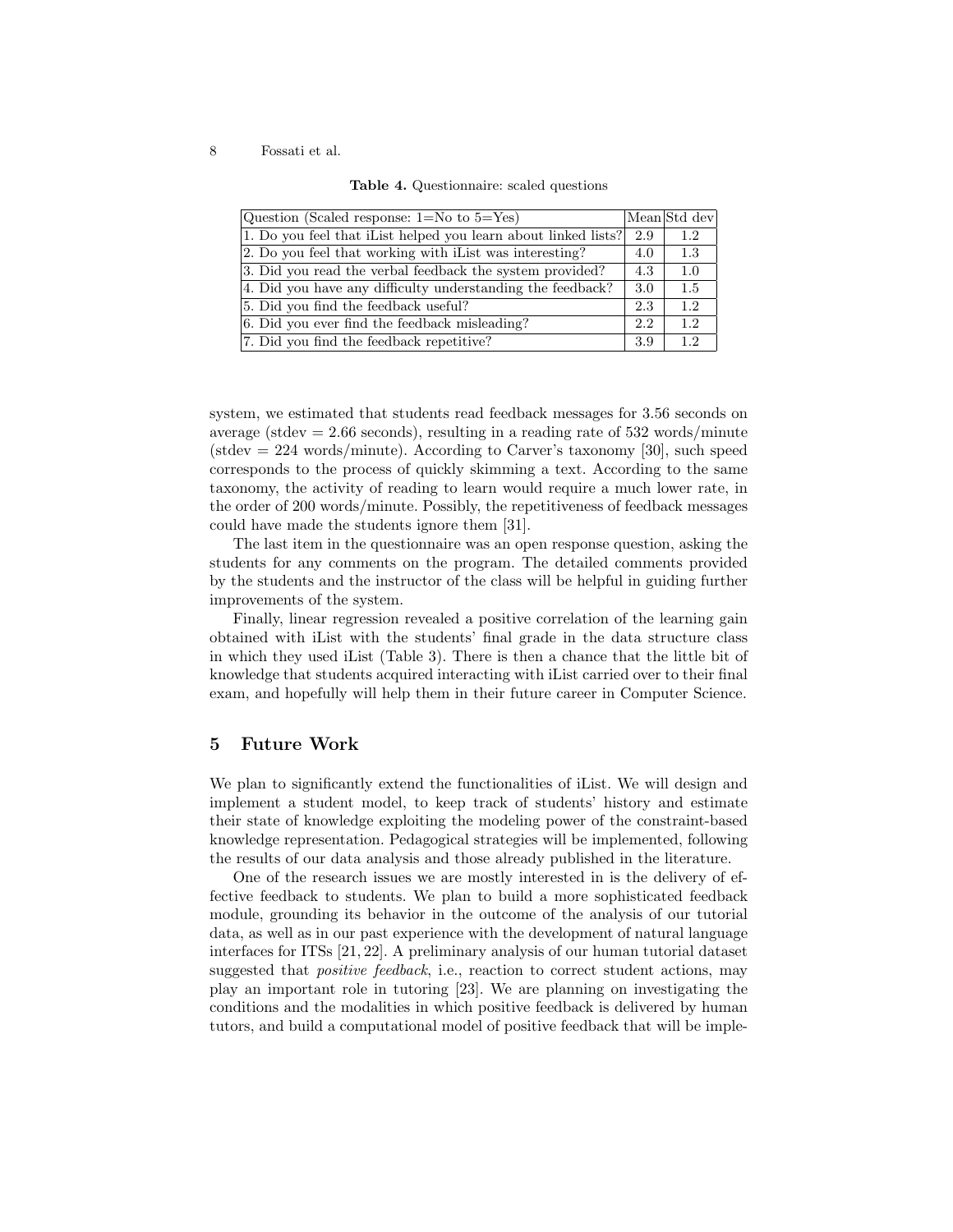mented and evaluated in iList. Providing meaningful positive feedback in ITSs, in particular in constraint-based ITSs, is still an open problem, and a system like iList will be a useful testbed for researching that problem.

Acknowledgments. This work is supported by award N00014-07-1-0040 from the Office of Naval Research, and additionally by awards ALT-0536968 and IIS-0133123 from the National Science Foundation.

## References

- 1. Evens, M., Michael, J.: One-on-one Tutoring by Humans and Machines. Mahwah, NJ: Lawrence Erlbaum Associates (2006)
- 2. Graesser, A.C., Person, N.K., Magliano, J.P.: Collaborative dialogue patterns in naturalistic one-to-one tutoring. Applied Cognitive Psychology 9 (1995) 1–28
- 3. Litman, D.J., Rosé, C.P., Forbes-Riley, K., Van Lehn, K., Bhembe, D., Silliman, S.: Spoken versus typed human and computer dialogue tutoring. International Journal of Artificial Intelligence in Education 16 (2006) 145–170
- 4. VanLehn, K., Siler, S., Murray, C.: Why do only some events cause learning during human tutoring? Cognition and Instruction 21(3) (2003) 209–249
- 5. AA.VV.: US bureau of labor statistics http://www.bls.gov/oco/oco20016.htm.
- 6. Katz, S., Allbritton, D., Aronis, J.M., Wilson, C., Soffa, M.L.: Gender and race in predicting achievement in computer science. IEEE Technology and Society, Special Issue on Women and Minorities in Information Technology 22(3) (2003) 20–27
- 7. AA.VV.: Computing Curricula 2001 Computer Science (2001) Report of the Joint Task Force (IEEE Computer Society, Association for Computing Machinery). http://www.sigcse.org/cc2001/.
- 8. Warendorf, K., Tan, C.: ADIS an animated data structure intelligent tutoring system or putting an interactive tutor on the WWW. In: Intelligent Educational Systems on the World Wide Web (Workshop Proceedings). Eighth World Conference of the AIED Society. (1997)
- 9. Lane, H.C., VanLehn, K.: Coached program planning: Dialogue-based support for novice program design. In: Proceedings of the Thirty-Fourth Technical Symposium on Computer Science Education (SIGCSE 03), ACM Press (2003) 148–152
- 10. Graesser, A.C., Person, N., Lu, Z., Jeon, M., McDaniel, B.: Learning while holding a conversation with a computer. In PytlikZillig, L., Bodvarsson, M., Brunin, R., eds.: Technology-based education: Bringing researchers and practitioners together. Information Age Publishing (2005)
- 11. Corbett, A.T., Anderson, J.R.: The effect of feedback control on learning to program with the Lisp tutor. In: Proceedings of the Twelfth Annual Conference of the Cognitive Science Society, Cambridge, MA (1990) 796–803
- 12. Kumar, A.N.: Model-based reasoning for domain modeling, explanation generation and animation in an ITS to help students learn C++. In: ITS-02 Workshop on model-based systems and qualitative reasoning for Intelligent Tutoring Systems. (2002)
- 13. Sykes, E., Franek, F.: An intelligent tutoring system for learning to program in Java. In: IEEE International Conference on Advanced Learning Technologies. (2003)